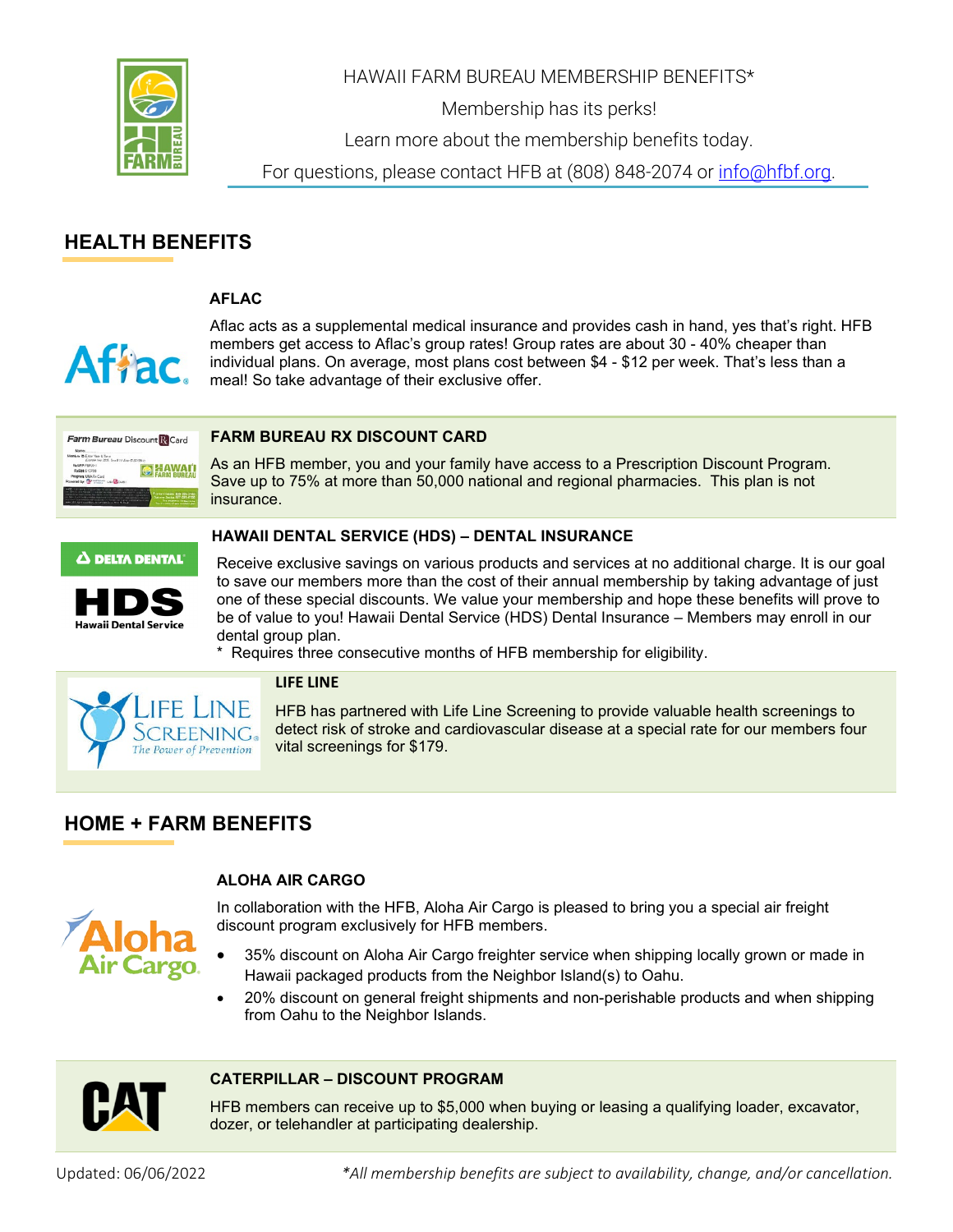|                  | <b>CASE IH</b>                                                                                                                                                                                                                                                                                                                                                                                                                                                                    |                                                                                                                                             |  |  |  |  |  |  |
|------------------|-----------------------------------------------------------------------------------------------------------------------------------------------------------------------------------------------------------------------------------------------------------------------------------------------------------------------------------------------------------------------------------------------------------------------------------------------------------------------------------|---------------------------------------------------------------------------------------------------------------------------------------------|--|--|--|--|--|--|
|                  | SAVE UP TO \$500 ON CASE IH FARMALL & MAXXUM TRACTORS, HAY TOOLS, MORE                                                                                                                                                                                                                                                                                                                                                                                                            |                                                                                                                                             |  |  |  |  |  |  |
|                  | HFB members save \$200-\$500 per unit on select Case IH equipment.                                                                                                                                                                                                                                                                                                                                                                                                                |                                                                                                                                             |  |  |  |  |  |  |
|                  | <b>FARM BUREAU BANK</b>                                                                                                                                                                                                                                                                                                                                                                                                                                                           |                                                                                                                                             |  |  |  |  |  |  |
| FARM BUREAU BANK | Farm Bureau Bank has built its entire existence around the lifestyle and needs of farmers and<br>ranchers across America. Here to help grow traditions, give back to agricultural communities, and<br>offer financial convenience for your unique way of life, Farm Bureau Bank is committed to serving<br>you.<br>Proudly serving Farm Bureau members with benefits such as:<br><b>High-Earning Deposit Accounts</b><br><b>Personal &amp; Business Credit Cards</b><br>$\bullet$ |                                                                                                                                             |  |  |  |  |  |  |
|                  | Vehicle & Equipment Loans<br>$\bullet$<br><b>Business Banking</b><br>$\bullet$<br>and more!                                                                                                                                                                                                                                                                                                                                                                                       |                                                                                                                                             |  |  |  |  |  |  |
|                  |                                                                                                                                                                                                                                                                                                                                                                                                                                                                                   |                                                                                                                                             |  |  |  |  |  |  |
|                  | Visit www.farmbureaubank.com or call toll-free (800) 492-3276.                                                                                                                                                                                                                                                                                                                                                                                                                    |                                                                                                                                             |  |  |  |  |  |  |
| GRAINGER.        | <b>GRAINGER - DISCOUNT PROGRAM</b>                                                                                                                                                                                                                                                                                                                                                                                                                                                |                                                                                                                                             |  |  |  |  |  |  |
|                  | • Special member-priced products through Grainger Industrial Supplies.                                                                                                                                                                                                                                                                                                                                                                                                            |                                                                                                                                             |  |  |  |  |  |  |
|                  | Free shipping on all orders placed on www.Grainger.com/farmbureau.                                                                                                                                                                                                                                                                                                                                                                                                                |                                                                                                                                             |  |  |  |  |  |  |
| <b>HAWAIIAN</b>  | <b>HAWAIIAN AIR CARGO</b>                                                                                                                                                                                                                                                                                                                                                                                                                                                         |                                                                                                                                             |  |  |  |  |  |  |
|                  | The HFB has teamed up with Hawaiian Air Cargo to bring you exclusive special member pricing<br>on freight shipping within Hawaii.                                                                                                                                                                                                                                                                                                                                                 |                                                                                                                                             |  |  |  |  |  |  |
|                  | No matter how big or small your shipment may be, you can count on careful handling and on-time<br>delivery with over 160 daily flights.                                                                                                                                                                                                                                                                                                                                           |                                                                                                                                             |  |  |  |  |  |  |
|                  | <b>Minimum Charge (per shipment)</b><br>\$30.00                                                                                                                                                                                                                                                                                                                                                                                                                                   | Rate (per pound)<br>\$0.50/lb - HNL to Neighbor Islands<br>\$0.45/lb - Neighbor Island to HNL<br>\$0.40/lb - Neighbor Island Direct flights |  |  |  |  |  |  |
|                  |                                                                                                                                                                                                                                                                                                                                                                                                                                                                                   | (excluding HNL)                                                                                                                             |  |  |  |  |  |  |
|                  | <b>HAWAIIAN EARTH PRODUCTS</b>                                                                                                                                                                                                                                                                                                                                                                                                                                                    |                                                                                                                                             |  |  |  |  |  |  |
| HAWAIIA          | <b>HFB Discount on Soil Conditioner</b><br>HFB members receive a special rate of \$42/ton on soil conditioner. Retail pricing is<br>$\bullet$<br>normally \$72/ton. Special rate only applies to Wahiawa location (not Campbell, nor<br>Waimanalo)                                                                                                                                                                                                                                |                                                                                                                                             |  |  |  |  |  |  |

**JOHN DEERE**



HFB members receive an upgraded John Deere Rewards membership (Platinum 1) – which unlocks extra benefits on equipment, parts, and merchandise. Farm Bureau members are eligible for the following benefits as Platinum 1 status members:

- Commercial Mowing -- \$200 to \$1,700 off
- Residential Mowing -- \$50 to \$150 off
- Utility Vehicles -- \$100 to \$250 off
- Tractors -- \$150 to \$250 off
- Compact Construction -- \$550 to \$1,400 off

Updated: 06/06/2022 *\*All membership benefits are subject to availability, change, and/or cancellation.*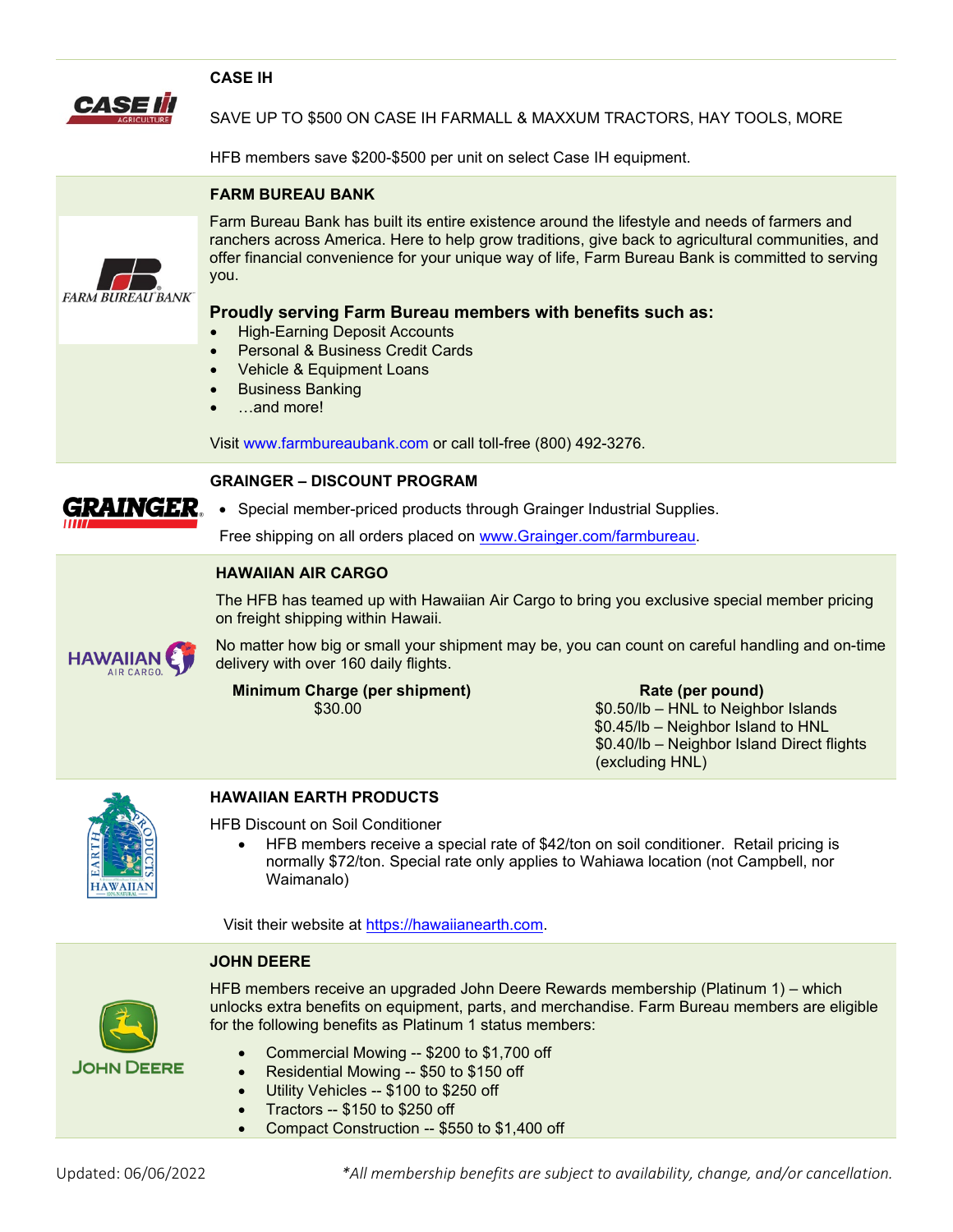#### **LIBERTY MUTUAL**

LIBERTY MUTUAL INSURANCE offers all Personal Lines of Insurance: Auto/Home/Renters/Life/Annuities/Pets/Specialty: Motorcycles/Boats/Jewelry/Golf Carts/Collectible Cars. HFB members receive a special discounted rate for Auto/Home/Renters policies.

#### **OFFICE DEPOT / OFFICE MAX**

**Office DEPOT** OfficeMax

Liberty Mutual. **INSURANCE** 

- **Save up to 75% off Best Value Products**
- **Low Copy/Print Pricing** save online & in stores
	- **Ink & Toner Discounts** save on the products you need
- **Cleaning & Breakroom Items** 400+ products with savings up to 51%
	- **Next Business** Day Delivery (Free on qualifying orders over \$50)

# **ONE DAY SIGNS & GRAPHICS**

Sign it & save!



- Receive 5% off banners and signs when value is between \$75 \$175.
- Receive 10% off banners and signs when value is between \$176 \$275.
- Receive 15% off banners and signs when value is \$276 and up.

Visit their website at [www.onedaysignshawaii.com.](http://www.onedaysignshawaii.com/)



## **PROPANE MAN**

- Save 50 cents/gallon on your proprane fill.
- Offer good at either Propane Man public fill stations:

Waipahu Station **Kalihi Station** Kalihi Station 94-171 Leonui St. 333 Mokauea St. (808)676-3033 (808)841-3033

#### Hours: Hours:

Mon – Fri: 8am – 5pm – Mon – Sat: 8am – 4pm

**SEYMOUR RESOURCES HAWAII**

- Sat: 8am 4pm Sun: Closed
- Sun: 8am 1pm



SR Hawaii offers a 10% discount on irrigation material purchases to all HFB members. They offer **a full range of materials for all irrigation and water management needs.**<br>A full range of materials for all irrigation and water management needs.

## **STONEX (FORMERLY INTL FCSTONE)**



StoneX offers exclusive discounts to Hawaii Farm Bureau® members on agricultural price risk management tools. This includes customized commodity marketing plans, powerful data management solutions, financial execution products, market insights and education.

Farm Bureau members can go to www.fb.org/stonex to receive discounts on the following products:

• **Futures/OTC Trades:** Open a new trading account and get 10 free trades each year\*! Use proven risk management tools like futures, options, and over-the-counter contracts in an effort to protect your farm's profits from price volatility.

Updated: 06/06/2022 *\*All membership benefits are subject to availability, change, and/or cancellation.*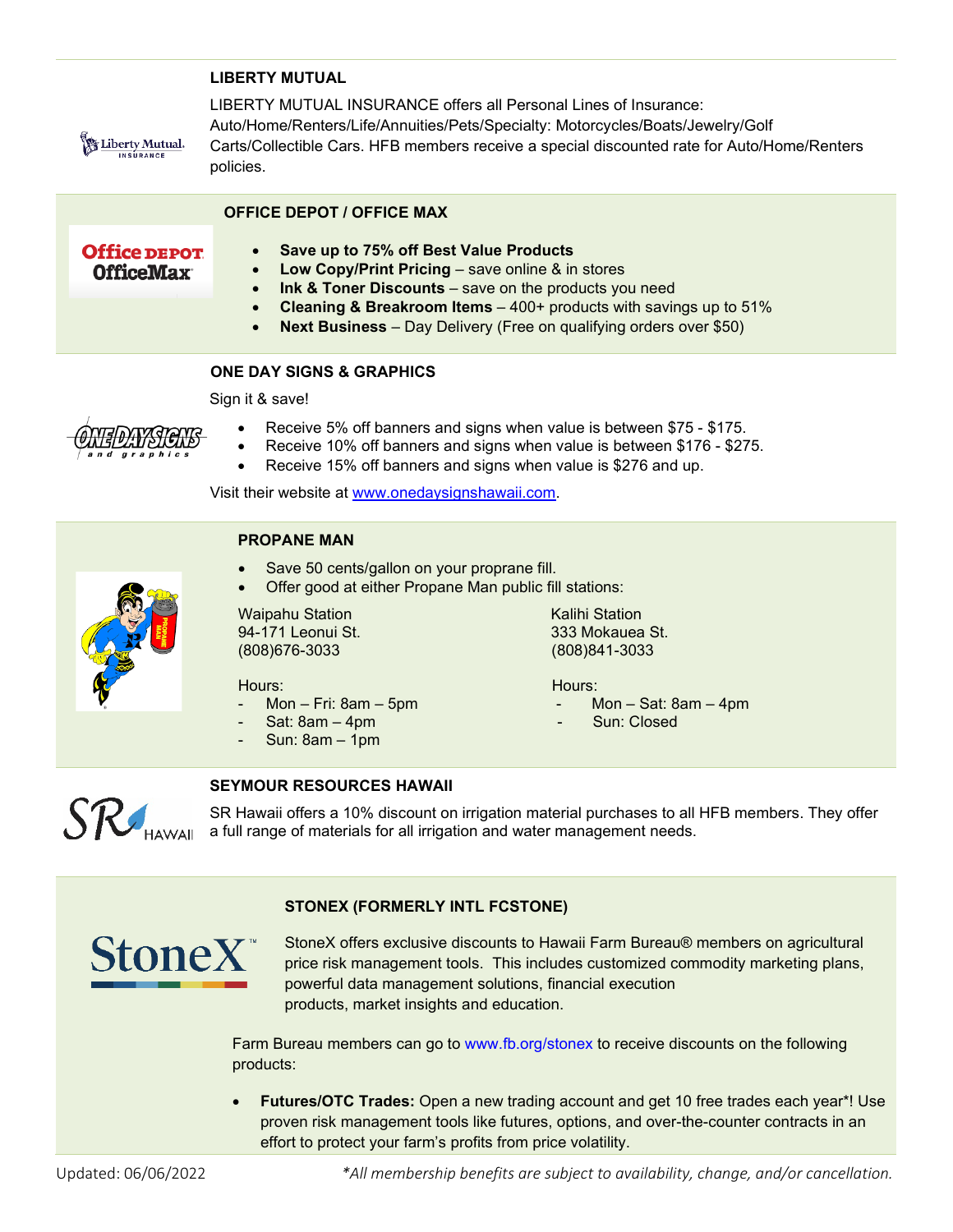- **Know-Risk™ Crop Marketing:** Receive 20% off an annual subscription to Know-Risk™ Crop Marketing\* and access the software tools and expert advisors you need to be proactive in the market while protecting your farm's margins.
- **Market Intelligence:** Access market data and insights to make more informed marketing decisions. Save 25% - 90% on Market Intelligence packages\* and get ahead of the markets with StoneX's expertise.
- **Events and Education:** Save 40% on market outlook conferences and educational seminars\* designed to help you engage risk management strategies to get ahead in your business.

\*Details and Restrictions apply.

*StoneX provides financial services worldwide through its subsidiaries in accordance with applicable law in the jurisdictions where services are provided. The trading of derivatives such as futures, options, and over-the-counter (OTC) products or "swaps" may not be suitable for all investors. Derivatives trading involves substantial risk of loss, and you should fully understand those risks prior to trading.*



#### **VERIZON WIRELESS**

Get 8% off on your monthly Verizon bill. You can apply your discount (as long as there is no already existing discount) to your next billing cycle and on.

#### **FORD**



HFB members can now get \$500 off select Ford vehicles.

To learn more, visit: www.fordfarmbureauadvantage.com



# **DUNGAREES**

Dungrees offers Hawaii Farm Bureau Members:

- 10% discount on orders under \$200
- 15% discount on orders over \$200

Dungrees carries a massive inventory of preium men's and women's work wear brands, including one of the largest selections of Carhartt in the nation.

## **TRAVEL + FAMILY FUN BENEFITS**

**AVIS**  Save on your next AVIS rental! **AVIS®** • Get up to 30% off and enjoy all the benefits of a great partnership.

#### **BUDGET**

**Budget**® HFB members always save up to 30% off Budget base rates. Plus, get other great [offers](https://www.budget.com/budgetWeb/content/deals.ex) like dollars off, a free upgrade, or a free weekend day.